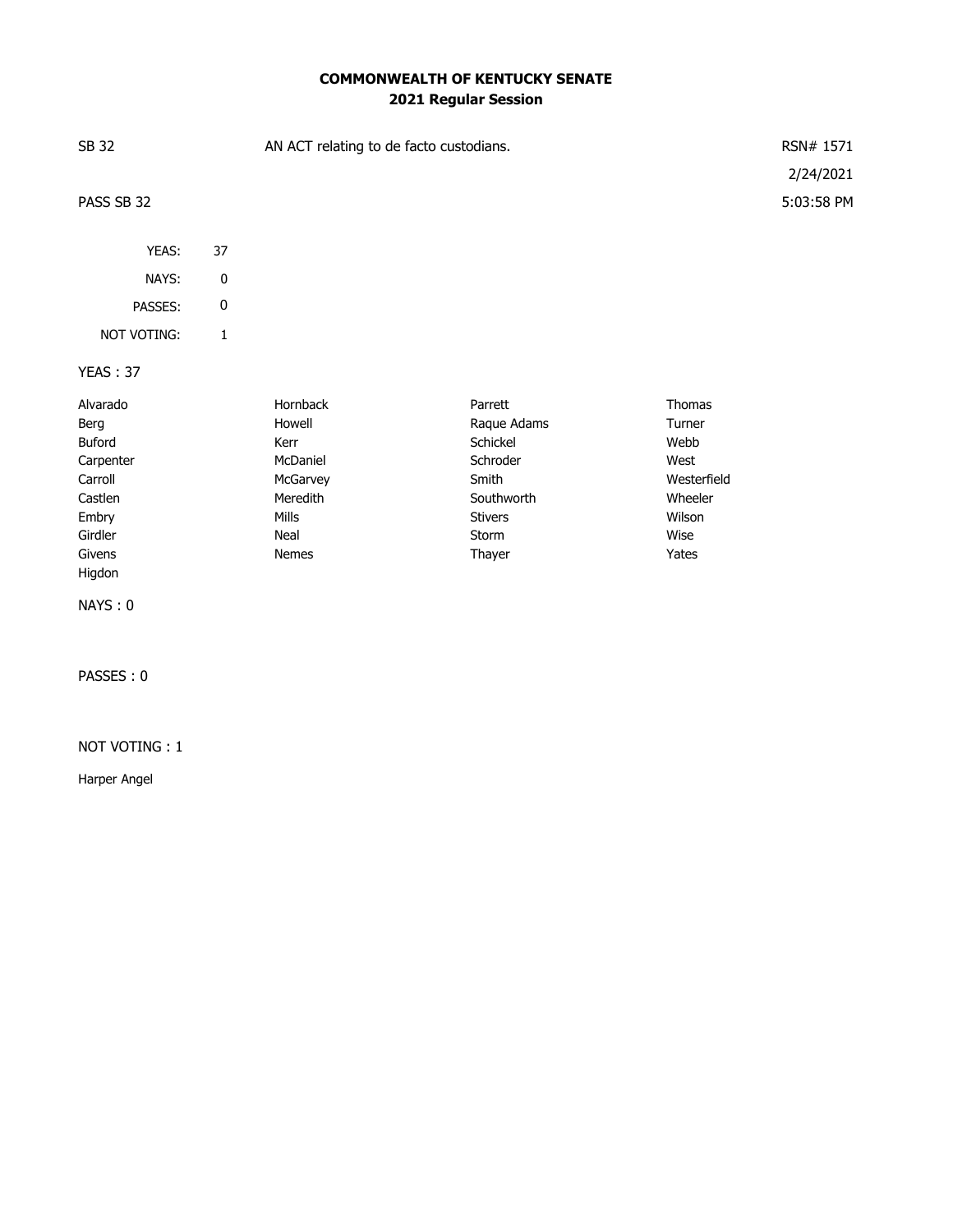# Commonwealth of Kentucky House of Representatives 2021 Regular Session

| <b>SB 32</b>                                                                                                                                                                                                                                                                   |    | AN ACT relating to de facto custodians.                                                                                                                                                                  | RCS# 353                                                                                                                                                                                                         |                                                                                                                                                                                            |                                                                                                                                                                                                 |
|--------------------------------------------------------------------------------------------------------------------------------------------------------------------------------------------------------------------------------------------------------------------------------|----|----------------------------------------------------------------------------------------------------------------------------------------------------------------------------------------------------------|------------------------------------------------------------------------------------------------------------------------------------------------------------------------------------------------------------------|--------------------------------------------------------------------------------------------------------------------------------------------------------------------------------------------|-------------------------------------------------------------------------------------------------------------------------------------------------------------------------------------------------|
|                                                                                                                                                                                                                                                                                |    |                                                                                                                                                                                                          |                                                                                                                                                                                                                  |                                                                                                                                                                                            | 3/16/2021                                                                                                                                                                                       |
| Pass                                                                                                                                                                                                                                                                           |    |                                                                                                                                                                                                          |                                                                                                                                                                                                                  |                                                                                                                                                                                            | 4:39:49 PM                                                                                                                                                                                      |
| YEAS:                                                                                                                                                                                                                                                                          | 91 |                                                                                                                                                                                                          |                                                                                                                                                                                                                  |                                                                                                                                                                                            |                                                                                                                                                                                                 |
| NAYS:                                                                                                                                                                                                                                                                          | 3  |                                                                                                                                                                                                          |                                                                                                                                                                                                                  |                                                                                                                                                                                            |                                                                                                                                                                                                 |
| ABSTAINED:                                                                                                                                                                                                                                                                     | 0  |                                                                                                                                                                                                          |                                                                                                                                                                                                                  |                                                                                                                                                                                            |                                                                                                                                                                                                 |
| NOT VOTING:                                                                                                                                                                                                                                                                    | 6  |                                                                                                                                                                                                          |                                                                                                                                                                                                                  |                                                                                                                                                                                            |                                                                                                                                                                                                 |
| <b>YEAS: 91</b>                                                                                                                                                                                                                                                                |    |                                                                                                                                                                                                          |                                                                                                                                                                                                                  |                                                                                                                                                                                            |                                                                                                                                                                                                 |
| Baker<br>Banta<br>Bechler<br>Bentley<br>Blanton<br>Bojanowski<br>Bowling<br><b>Branscum</b><br><b>Bratcher</b><br><b>Bray</b><br><b>Bridges</b><br>Burch<br>Calloway<br>Cantrell<br>Decker<br>Dixon<br>Donohue<br><b>Dossett</b><br>Dotson<br>NAYS: 3<br>Flood<br>ABSTAINED: 0 |    | <b>DuPlessis</b><br>Elliott<br>Fischer<br>Fister<br>Flannery<br>Fleming<br>Frazier<br>Freeland<br>Fugate<br>Gentry<br>Goforth<br>Graham<br>Hale<br>Hart<br>Hatton<br>Heath<br>Heavrin<br>Huff R<br>Meeks | Huff T<br>Imes<br><b>Jenkins</b><br>Johnson<br>King<br>Kirk McCormick<br>Koenig<br>Kulkarni<br>Lawrence<br>Lewis D<br>Lewis S<br>Lockett<br>Maddox<br>Marzian<br>Massey<br>McCool<br>McCoy<br>McPherson<br>Scott | Meade<br>Meredith<br>Miles<br>Miller C<br>Miller J<br>Minter<br>Moser<br><b>Nemes</b><br>Osborne<br>Palumbo<br>Petrie<br>Pratt<br>Prunty<br>Rabourn<br>Raymond<br>Reed<br>Riley<br>Roberts | Rowland<br>Rudy<br>Santoro<br>Sharp<br>Sheldon<br>Smith<br>Stevenson C<br>Tate<br><b>Thomas</b><br>Timoney<br>Tipton<br>Upchurch<br>Webber<br>Wesley<br>Westrom<br>Wheatley<br>White<br>Willner |
| NOT VOTING: 6                                                                                                                                                                                                                                                                  |    |                                                                                                                                                                                                          |                                                                                                                                                                                                                  |                                                                                                                                                                                            |                                                                                                                                                                                                 |

| Brown  | Gooch | Koch | Stevenson P | <b>Tackett Laferty</b> |
|--------|-------|------|-------------|------------------------|
| Carney |       |      |             |                        |